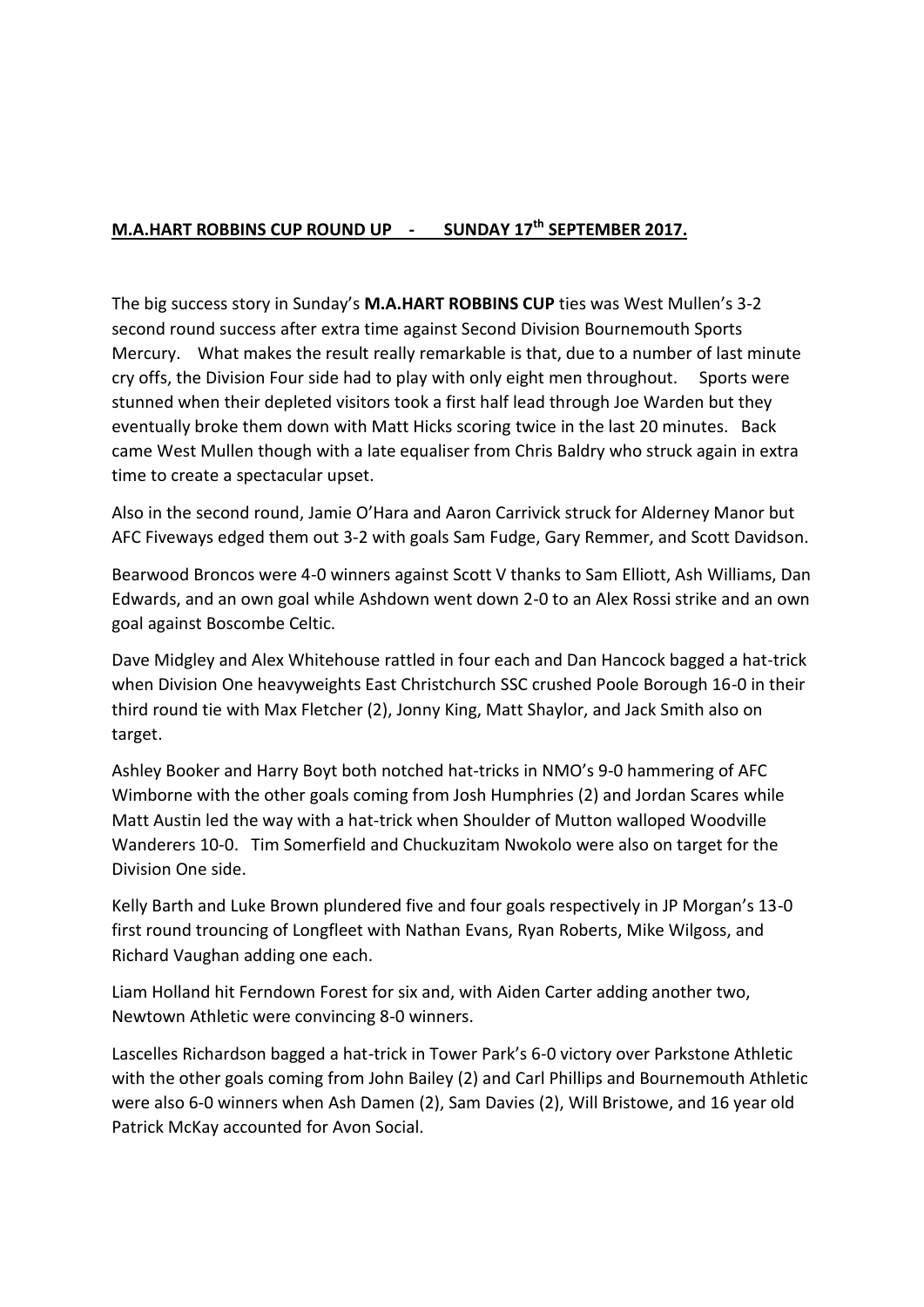Lee Thomas, Pete Valinski (pen), and Ricky Mee gave Redhill Rangers a 3-1 success against Magpies.

Portchester shaded it 3-2 against Canford Rovers through Luke Bealey (2) and Travis Abbott while Deano Bashford and Stephen Murphy gave New Milton Borough the verdict 2-1 against Parkstone.

## **HAYWARD SUNDAY LEAGUE ROUND UP - SUNDAY 17th SEPTEMBER 2017**

Newly promoted Vienna Suttoners find themselves two points clear at the top of **DIVISION ONE** after Luke McArdle, Liam House, and Jordyn Johnston gave them the edge 3-2 against reigning champions Talbot Rangers. Mickey Finch and Rico Wilson replied for Rangers who are rooted to the bottom having lost both their opening games.

Levi Ridealgh led the way with a hat-trick when AFC Burton moved up to second place after their 8-1 triumph over Tradecost UAB with Kev Brennan (2), Matt Nicholls, Dan Seymour, and Karl Sibbald also on target.

Hundred per cent Loch & Quay opened up a three point lead at the top of **DIVISION TWO**  after getting the better of AFC Stourvale 3-1 through River Smith, Michael Johnston, and an own goal.

Parley Sports go third after their 4-0 victory over NMO Reserves with goals from Martyn Johnson (2), Ryan Barker, and Nathan Roberts.

Poole Wanderers netted through Robbie Cole (pen) and an own goal but their winning run in **DIVISION THREE** came to an end when West Howe upended them 5-2 with goals from Gareth Else (2), Jordan Whittle, Marston Wortley, and Tommy King.

Tradecost UAB Reserves lead **DIVISION FOUR** with maximum points after their 8-4 win over KB Sports thanks to Kyle Graham's hat-trick and further goals from Scott Logan (2), Ben Bosley (2), and Jack Vincent.

Sean Gallagher and Kyle Graham both grabbed hat-tricks when Pilot moved into second place after walloping Morden 13-0 with the other goals coming from Luke Terry (2), John Cook (2), Tom Rudd, and Tom Willis.